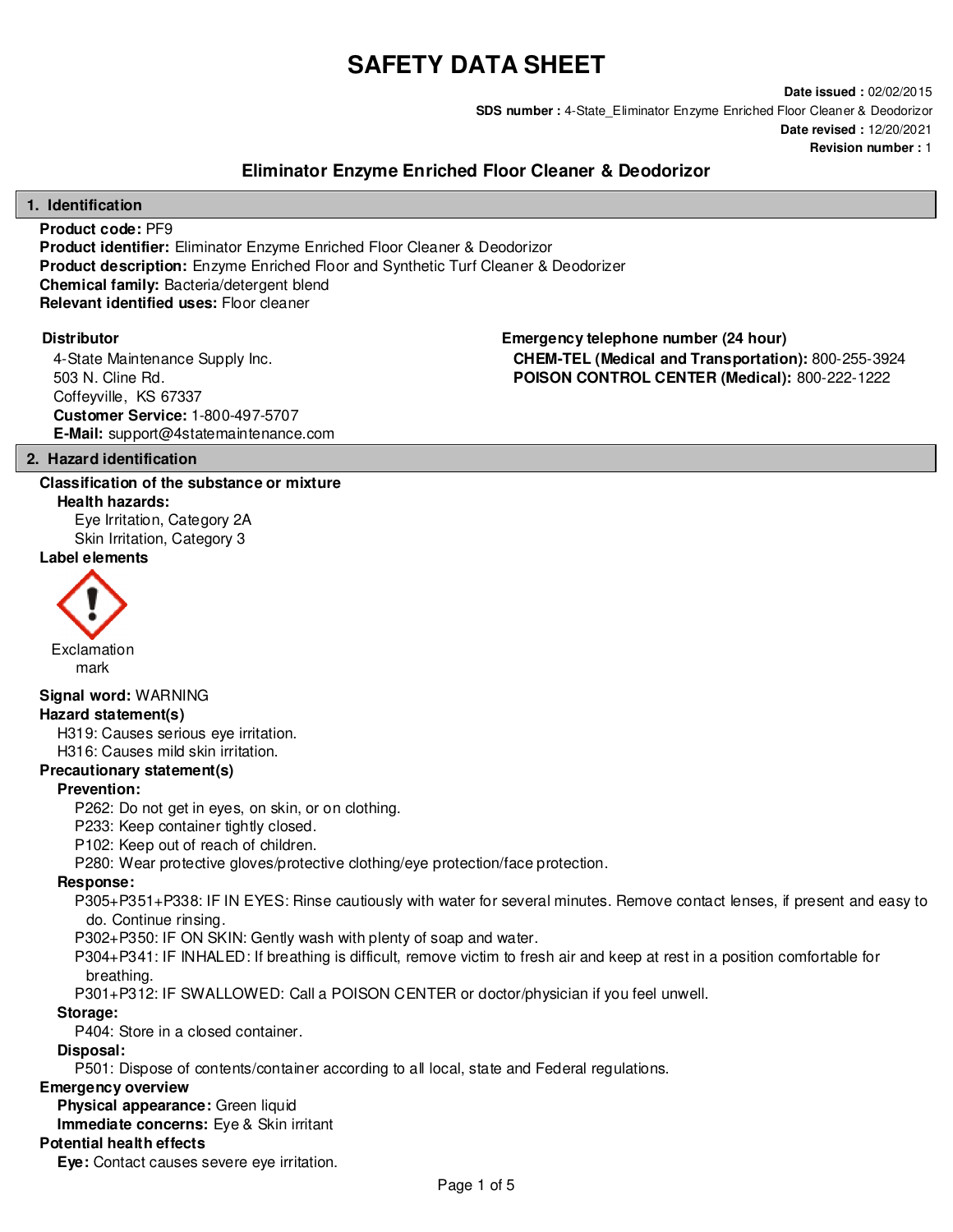**Skin:** May be mildly irritating with prolonged or repeated contact.

**Skin absorption:** None Expected.

**Ingestion:** Although of moderate to low toxicity, ingestion can cause gastrointestinal irritation, nausea, vomiting, diarrhea, and possible death.

**Inhalation:** None Expected.

**Reproductive toxicity**

**Reproductive toxicity:** No known significant effects or critical hazards.

**Teratogenic effects:** No known significant effects or critical hazards.

**Carcinogenicity:** No listed substance

**Mutagenicity:** No known significant effects or critical hazards.

**Medical conditions aggravated:** Previous skin conditions such as dermatitis may be aggrevated.

**Routes of entry:** Eye, skin, ingestion.

**Cancer statement:** No known significant effects or critical hazards.

**Sensitization:** No known significant effects or critical hazards.

### **Warning caution labels:** Irritant

**Comments health:** Contact with open wounds, sores or eyes may cause infection unless areas are immediately flushed with clear water.

#### **3. Composition/information on ingredients**

| <b>Chemical name</b>          | % w/w     | <b>CAS No.</b> |  |  |  |
|-------------------------------|-----------|----------------|--|--|--|
| Nonoxynol                     | $0 - 5$   | 127087-87-0    |  |  |  |
| Tetrasodium EDTA              | $0 - 5$   | 64-02-8        |  |  |  |
| Sodium Xylenesulfonate        | $0 - 5$   | 1300-72-7      |  |  |  |
| dodecyl 2-methylprop-2-enoate | $0 - 1$   | 142-90-5       |  |  |  |
| Viable Bacterial Cultures     | $0 - 1$   | <b>TS</b>      |  |  |  |
| Dye                           | < 0.1     | <b>TS</b>      |  |  |  |
| Fragrance                     | < 0.5     | <b>TS</b>      |  |  |  |
| Water                         | $85 - 95$ | 7732-18-5      |  |  |  |
|                               |           |                |  |  |  |

**Comments:** If CAS number is "TS", the specific chemical identity has been withheld as a trade secret.

#### **4. First-aid measures**

**Eye:** Immediately flush eyes with water for at least 15 minutes, while holding eyelids open. Remove contact lenses, if present, after the first 5 minutes, then continue rinsing eye. Seek medical attention immediately.

**Skin:** Wash with soap and water. Get medical attention if irritation develops or persists.

**Ingestion:** Get immediate medical attention. Do not induce vomiting unless instructed to do so by poison center or physician.

**Inhalation:** Remove victim to fresh air and monitor. Seek medical advise if irritation persists.

#### **Most important symptoms and effects, both acute and delayed**

**Eye:** Burning sensation with tearing, redness.

**Skin:** Prolonged contact will cause irritation marked by redness, burning sensation.

**Skin absorption:** Not Established

**Ingestion:** Irritation of mouth, throat, along with upset stomach, vomiting.

**Inhalation:** Irritation of nose, throat and lungs with coughing, sneezing, possible difficulty breathing.

**Acute effects:** Not Established

#### **5. Fire-fighting measures**

**Flammable class:** NA = Not Applicable **General hazard:** NA = Not Applicable **Suitable extinguishing media:** Not required. Water based material.

#### **6. Accidental release measures**

**Small spill:** Avoid walking in product. Wipe up or otherwise flush small spills to sanitary sewer.

**Large spill:** Avoid walking in material. Prevent product from entering into stream, soil, storm sewer or other bodies of water. **Environmental precautions**

**Water spill:** Avoid discharges into open waterways and notify your local emergency services if this occurs.

# **Land spill:** Avoid discharge to soil.

**General procedures:** Isolate spill or leak area immediately. Keep unauthorized personnel away. Do not touch or walk through spilled material. Prevent entry into waterways, sewers, or confined areas. Absorb with dry earth, sand or other non-combustible material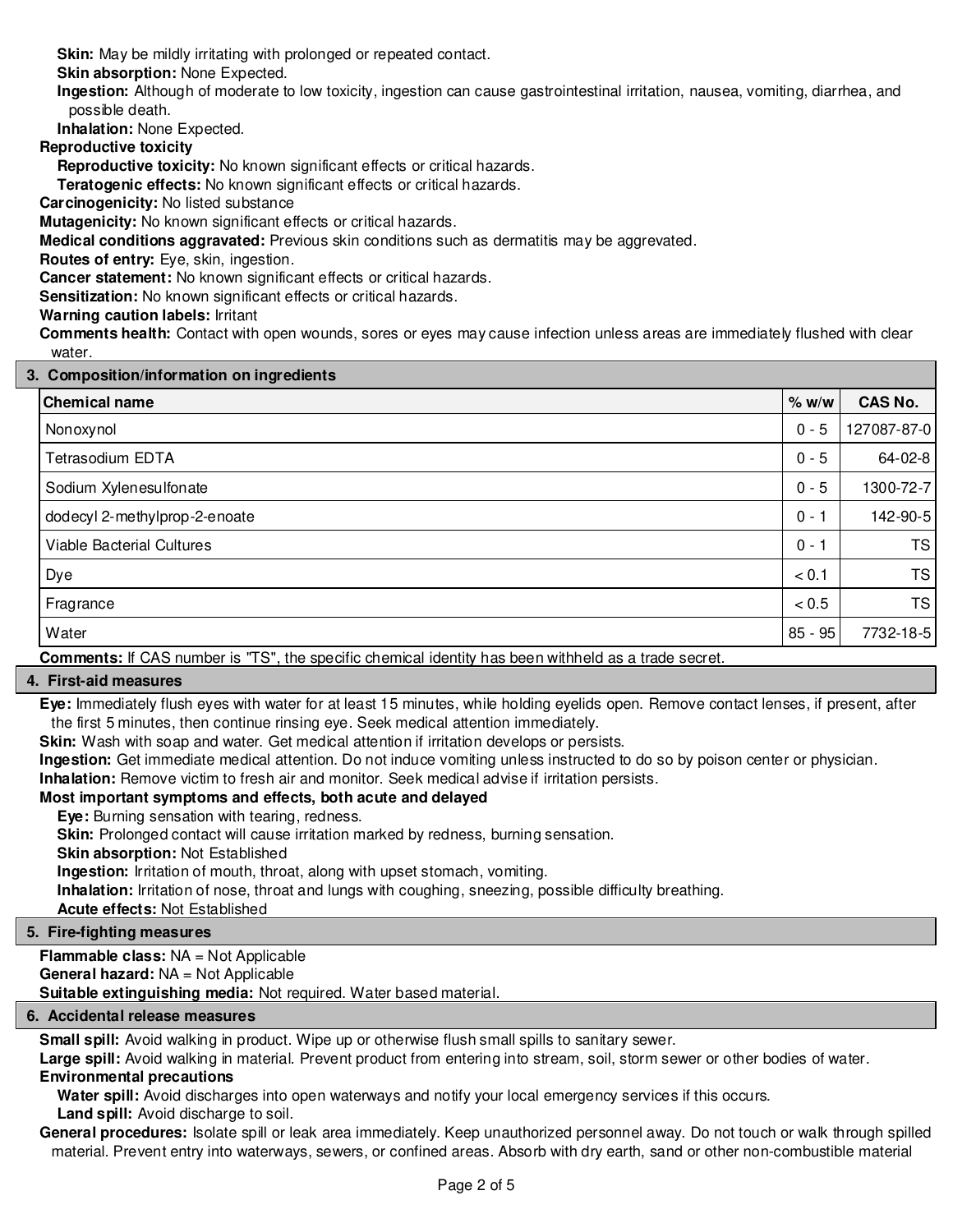and transfer to containers.

**Special protective equipment:** Eye protection, rubber gloves, rubber boots to protect feet.

#### **7. Handling and storage**

**General procedures:** Close container after use.

**Precautions for safe handling:** Wear eye protection, rubber gloves when handling concentrate.

**Conditions for safe storage:** Store in area inaccessible to children.

**Storage temperature:** Store at ambient temperatures.

#### **8. Exposure controls/personal protection**

**Appropriate engineering controls:** No special requirements.

**Individual protection measures, such as personal protective equipment**

**Eye / face protection:** Safety glasses with side shields.

**Skin protection - hand protection:** Rubber or other chemical resistant gloves.

**Skin protection - other:** No special requirements.

**Occupational hygiene practices:** Wash with soap and water after handling. Do not eat, drink or smoke while using product.

#### **9. Physical and chemical properties**

**Physical state:** Liquid **Color:** Green **Odor:** Apple spice **Odor threshold:** Not Established **pH:** 8.5 to 9.5 **Freezing point:** 32° F; 0° C **Initial boiling point and boiling range:** 212° F; 100° C **Flash point:** None **Evaporation rate (n-butyl acetate = 1):** (Water =1) 1.0 **Lower explosion limit / flammability limit:** N/A **Vapor pressure:** ≤ 20 mm Hg at (68°F) **Relative vapor density:**  $> 1$  Air = 1 **Density:** 8.65 at (68°F) **Relative density:** 1.036 grams/ml. **Solubility:** Complete **Auto-ignition temperature:** NA = Not Applicable **Decomposition temperature:** Not Available **Viscosity:** Water thin. **Percent volatiles:** >90 **VOC content:** None

#### **10. Stability and reactivity**

**Reactivity:** Stable **Dangerous polymerization:** No **Conditions to avoid:** Not Established **Possibility of hazardous reactions:** None Expected. **Hazardous decomposition products:** None known. **Incompatible materials:** Strong acids, oxidizers.

#### **11. Toxicological information**

#### **Acute toxicity**

| Chemical name    | $LD_{50}$ (oral) mg/kg(rat) | $LD_{50}$ (dermal) mg/kg(rabbit) |  |
|------------------|-----------------------------|----------------------------------|--|
| Nonoxynol        | 960 to 3980 mg/kg (rat)     | 4490 mg/kg (rabbit)              |  |
| Tetrasodium EDTA | 3030 mg/kg (rat)            | $>$ 5000 mg/kg (rabbit)          |  |

**Acute dermal toxicity LD50:** Not Established

**Acute oral toxicity LD50:** Not Established

**Acute inhalation toxicity LC50:** Not Established

**Serious eye damage / irritation:** Irritant

**Respiratory or skin sensitization:** No known significant effects or critical hazards.

**Germ cell mutagenicity:** No known significant effects or critical hazards.

**Reproductive toxicity:** No known significant effects or critical hazards.

## **12. Ecological information**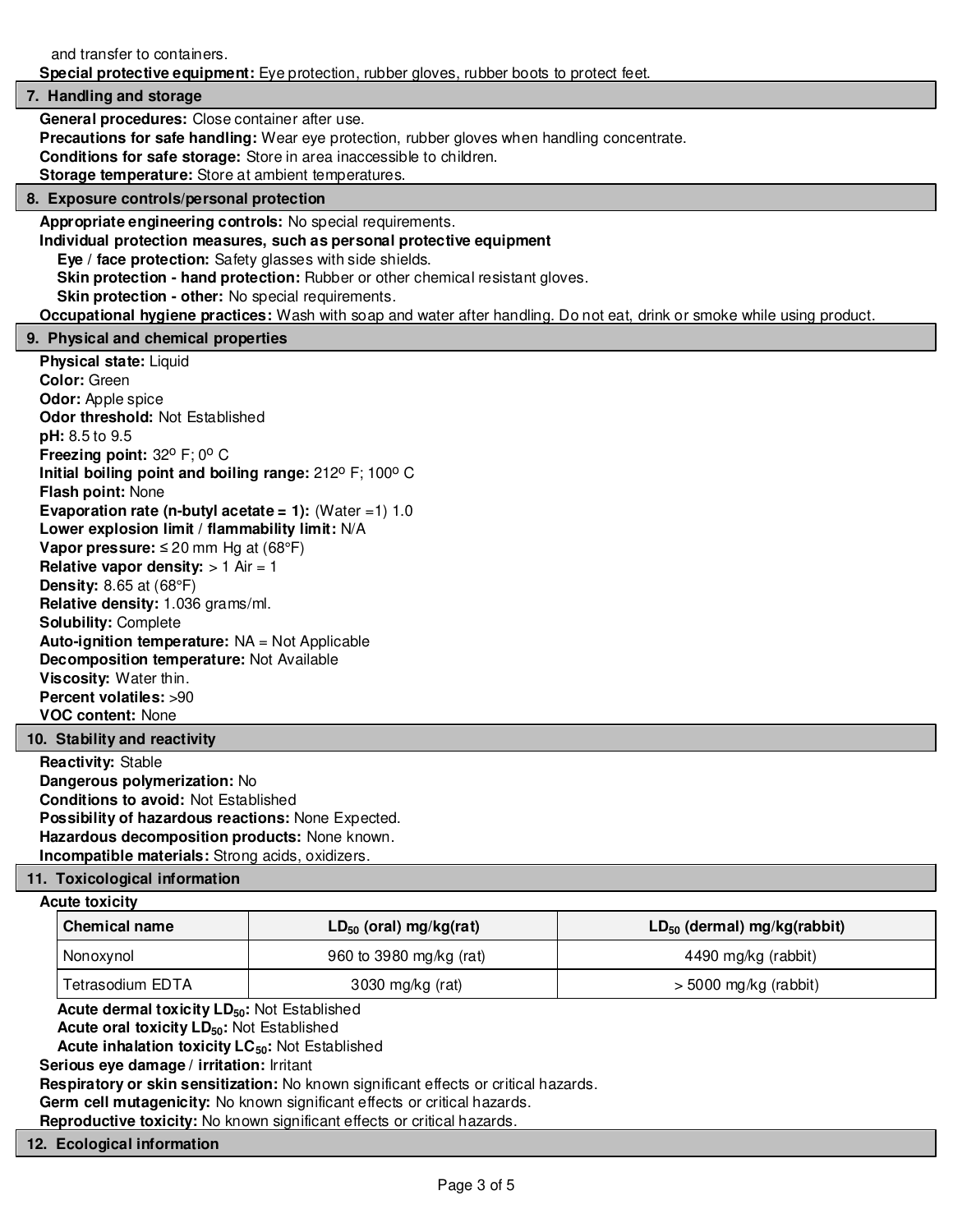#### **13. Disposal considerations**

**Disposal methods:** Small amounts (less than 5 gallons) may be disposed of in sanitary sewer. Consult local authorities for additional disposal information.

**For large spills:** Consult with local and state authorities for large volume disposal.

**Product disposal:** See above.

**Empty container:** Rinse container with clear water. Offer container for recycling, or dispose of in trash.

**RCRA/EPA waste information:** NA = Not Applicable

#### **14. Transport information**

#### **USA Department of Transport Regulations (DOT)**

**UN proper shipping name:** Cleaning Compound, not regulated.

#### **ADR / RID - road / rail**

**UN proper shipping name:** Cleaning Compound, not regulated.

#### **ICAO - air**

**UN proper shipping name:** Cleaning Compound, not regulated.

#### **IMDG - sea**

**UN proper shipping name:** Cleaning Compound, not regulated.

#### **15. Regulatory information**

#### **UNITED STATES**

#### **SARA Section 311/312 Hazard Categories**

**311/312 Health hazards:** Health - Acute

#### **313 reportable ingredients:** NA = Not Applicable

#### **EPCRA Section 313 Toxic Chemicals**

| Chemical name | $%$ w/w | <b>CAS No.</b> | Comments                                 |
|---------------|---------|----------------|------------------------------------------|
| Nonoxynol     |         |                | 127087-87-0 N535 Nonylphenol Ethoxylates |

#### **EPCRA Section 302 Extremely Hazardous Substances**

**EPCRA Status:** NA = Not Applicable

#### **CERCLA Hazardous Substances and Reportable Quantities (RQ)**

#### **CERCLA regulatory:** NA = Not Applicable

#### **TSCA (The Toxic Substances Control Act)**

**TSCA regulatory:** All ingredients are listed on the TSCA Chemical Inventory.

#### **States with special requirements**

| <b>Chemical name</b> | <b>Requirements</b>                                                                                                 |  |  |
|----------------------|---------------------------------------------------------------------------------------------------------------------|--|--|
| Nonoxynol            | Massachusetts Right to Know Substance<br>New Jersey Right To Know Substance<br>Pennsylvania Right to Know Substance |  |  |

#### **California Proposition 65:** No listed substance **Carcinogen:** No listed substance

#### **16. Other information**

**Prepared by:** Regulatory Affairs Department **Date revised:** 12/20/2021

**Revision summary:** This SDS replaces the 02/02/2015 SDS. Revised: **Section 2:** Classification of the substance or mixture, Label elements, Precautionary statement(s).



**Manufacturer disclaimer:** This company cannot anticipate all conditions of handling and use of this product. Therefore, this company accepts no responsibility for results obtained by the application of this information, or the safety and suitability of the product either alone or in combination with other products. It is the responsibility of the employer and/or user to provide a safe workplace, using health and safety information contained herein as a guide.